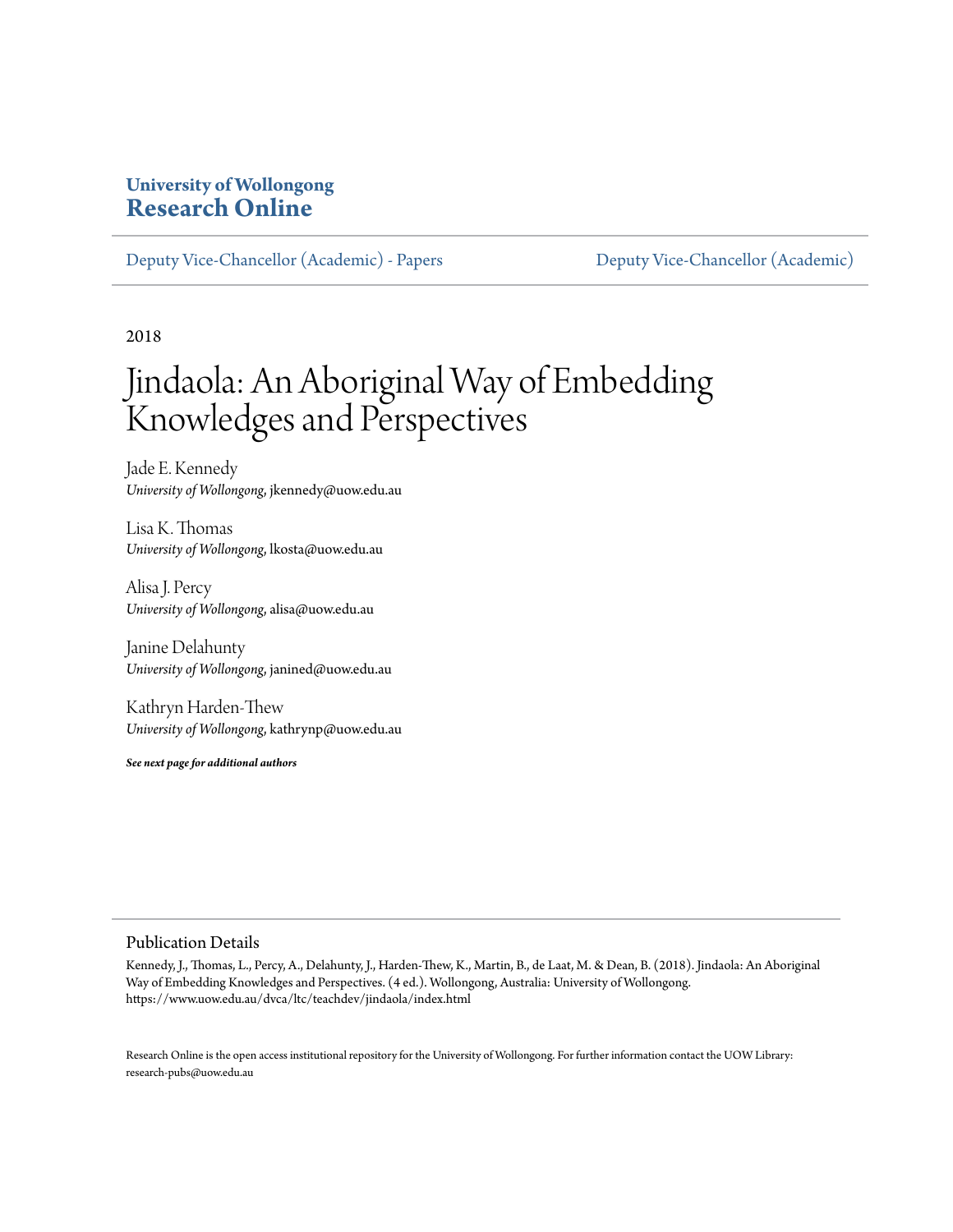### Jindaola: An Aboriginal Way of Embedding Knowledges and Perspectives

#### **Keywords**

perspectives, aboriginal, way, embedding, knowledges, jindaola:

#### **Disciplines**

Arts and Humanities | Social and Behavioral Sciences

#### **Publication Details**

Kennedy, J., Thomas, L., Percy, A., Delahunty, J., Harden-Thew, K., Martin, B., de Laat, M. & Dean, B. (2018). Jindaola: An Aboriginal Way of Embedding Knowledges and Perspectives. (4 ed.). Wollongong, Australia: University of Wollongong. https://www.uow.edu.au/dvca/ltc/teachdev/jindaola/index.html

#### **Authors**

Jade E. Kennedy, Lisa K. Thomas, Alisa J. Percy, Janine Delahunty, Kathryn Harden-Thew, Brondalie Martin, Maarten F. de Laat, and Bonnie Amelia Dean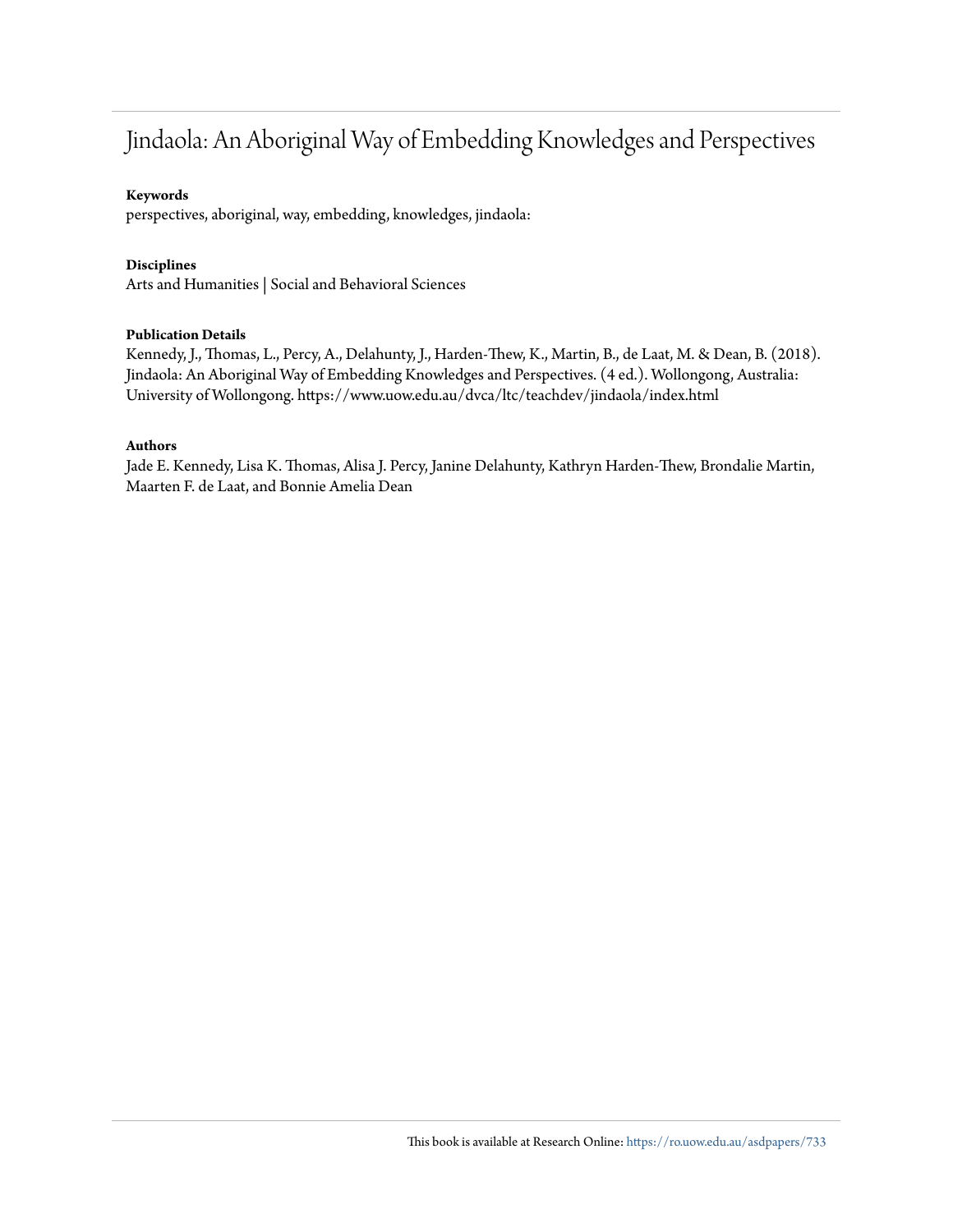



U



UNIVERSITY<br>OF WOLLONGONG<br>AUSTRALIA

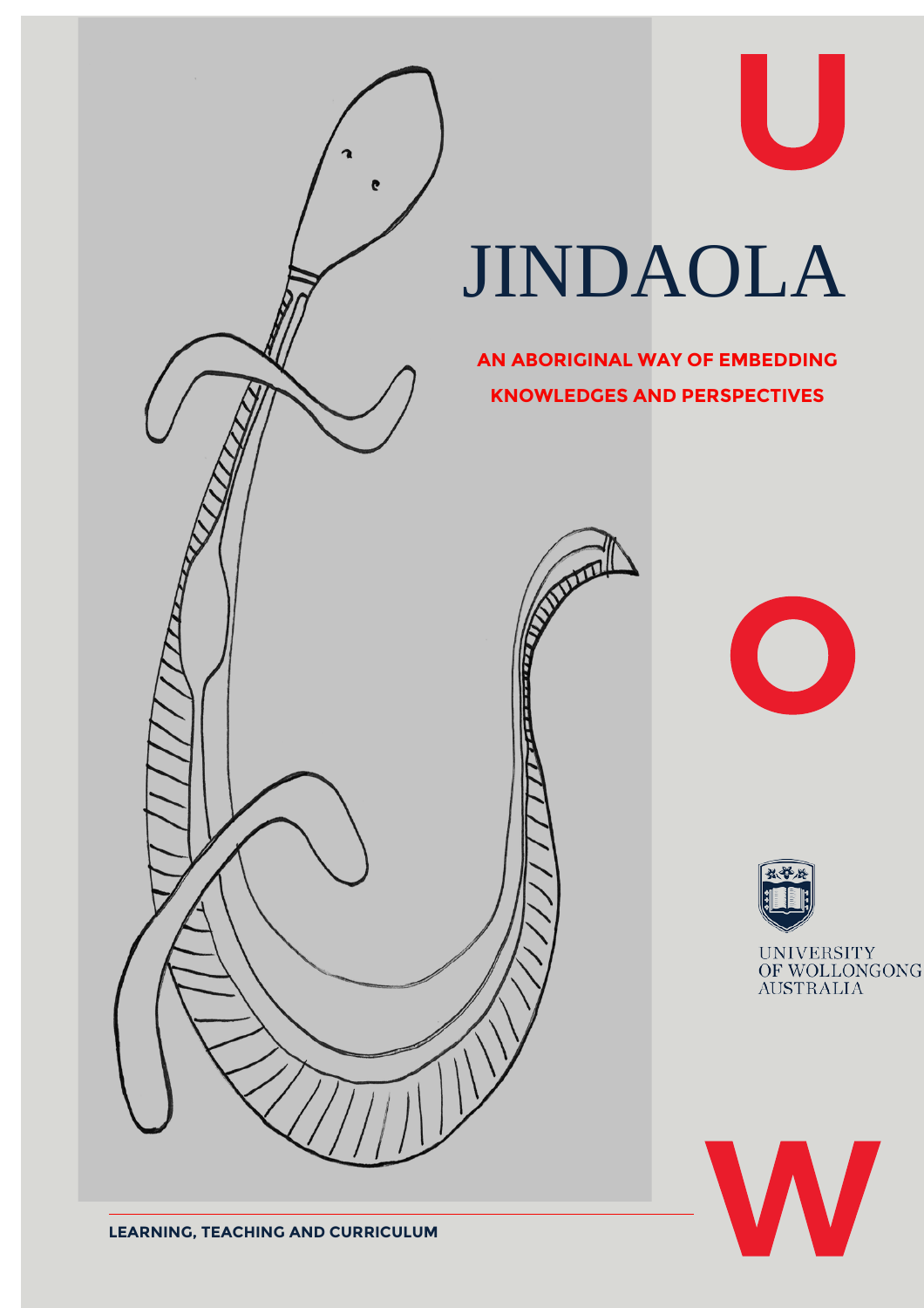### <span id="page-3-0"></span>Acknowledgment



*Image. The Illawarra, Eugene von Guerard, oil on canvas (1859)*

It is important that before embarking on this Journey together, we stop and take a moment to be aware of our surroundings. It is important that we stop whatever it is we are doing, look around us, and just be present with our environment. Before any Journey it is important that we appreciate that what we know has been gifted us from Country.

This is why we Acknowledge that all things come from Country… that the knowledges and perspectives we will be sharing all come from Country… and that the most of this walk we will take together will be on the Country of the Yuin…

… this is why we Acknowledge the Yuin. We Acknowledge their ancient and sacred knowledges, their ancient and sacred stories and their ever present Dreaming. This is why we also Acknowledge their traditions and custodianship, as it is these practices that have taken care of this Country since its creation.

By Acknowledging this we respect all Aboriginal people and give recognition to Country...

… for the past… the present… and the future…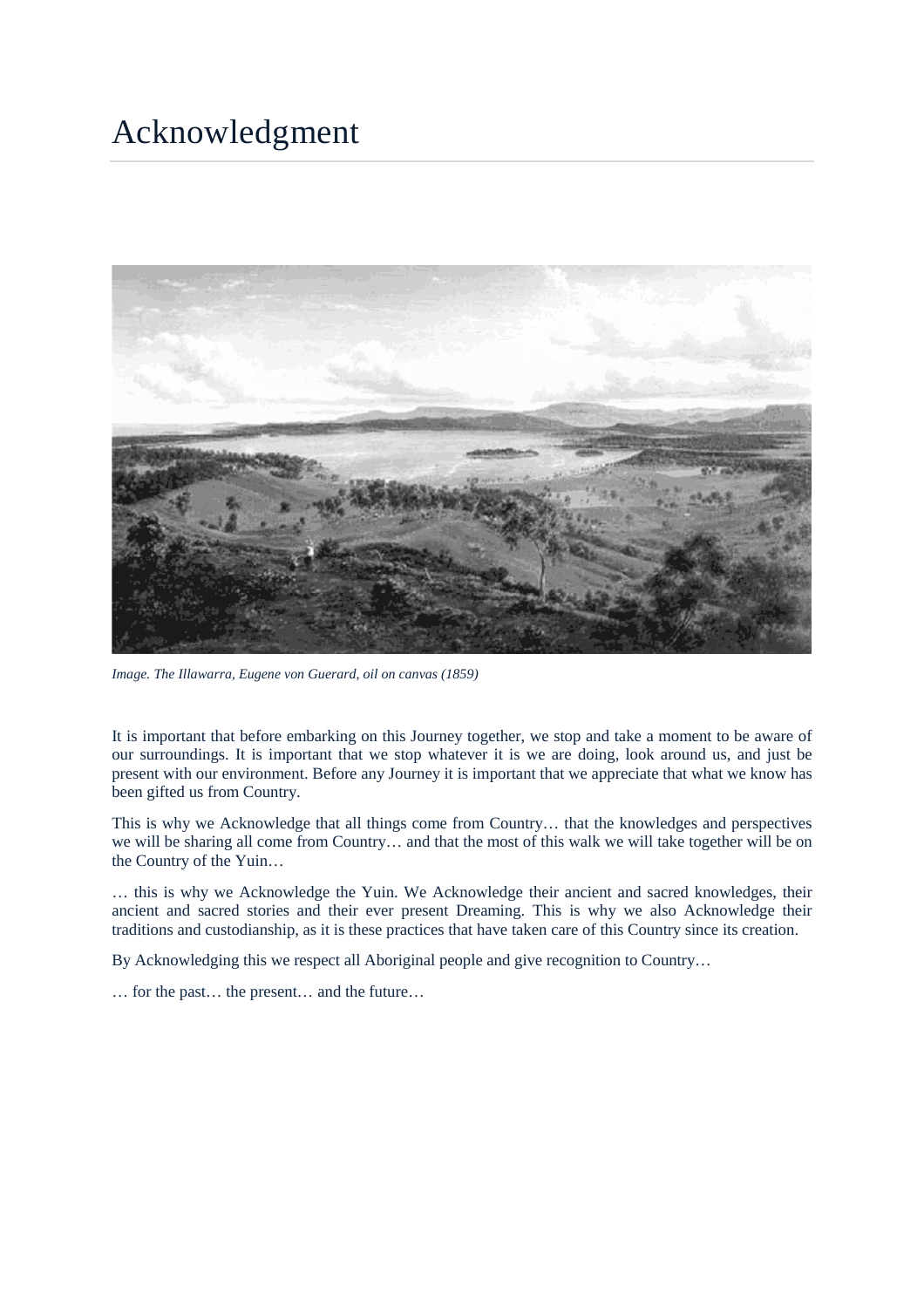# <span id="page-4-0"></span>**Contents**

#### **HANDBOOK AUTHOR**

Jade Kennedy, University of Wollongong

#### **ACKNOWLEDGMENT**

The University of Wollongong Acknowledges the traditional custodians of the lands the University of Wollongong campuses rest upon, whose cultures and customs have nurtured, and continue to nurture these lands, since their creation. We pay our respects to Elders past, present and future.

A very special thank you to the Learning, Teaching & Curriculum staff who gave generously their time and ideas to help build this publication.

Most significantly, much respect, thanks and acknowledgement is given to the Elders and local Knowledge Holders across Yuin that have contributed and consulted with mob around the appropriate knowledges embedded within this publication.

When referencing this program & publication please use the following; Kennedy, J., Thomas, L., Percy, A., Delahunty, J., Harden-Threw, K., Martin, B., de Laat, M., and Dean, B., (2018), *Jindaola: An Aboriginal Way of Embedding Knowledges and Perspectives.* 4<sup>th</sup> Ed. [ebook] Wollongong: University of Wollongong, p14. Available at: https://www.uow.edu.au/dvca/ltc/teachdev/jindaola/index.html

This program & publication has been endorsed by the Illawarra Local Aboriginal Lands Council 17 July 2017.

Images and drawings by Jade Kennedy  $\odot$  unless otherwise acknowledged.

#### **The University of Wollongong, 2017**

Fourth iteration, Autumn 2018 – Grant Program 3 – February 2019 – July 2020

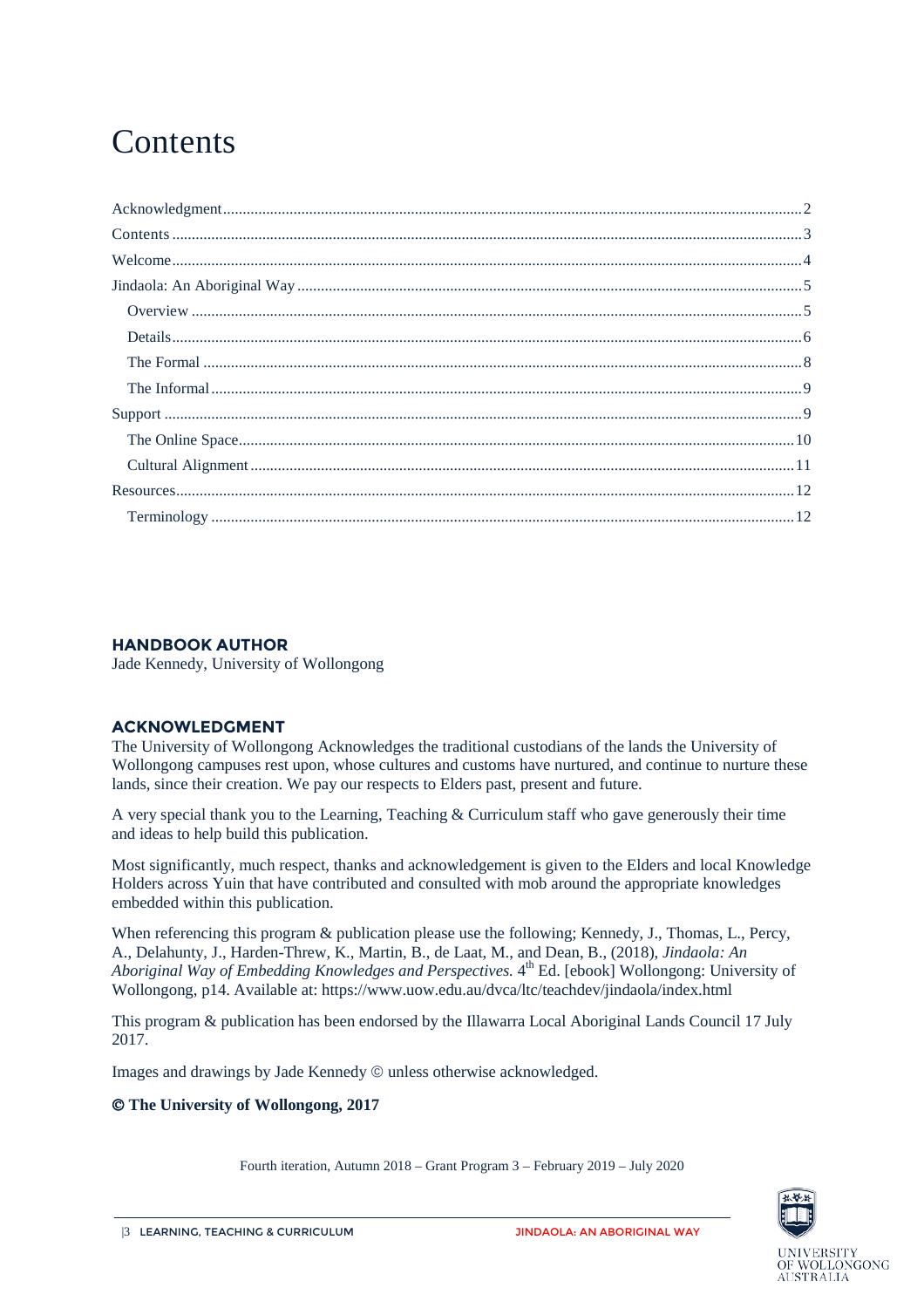<span id="page-5-0"></span>*Yulungah… Yulungah… Yulungahla bul…* 

*Welcome… Welcome… Welcome you to me…* 

*Thank you for 'joining our Journey'*

*Humbly… I thank you…* 

*… and respectfully… I thank you for your enthusiasm and readiness to adopt an Aboriginal approach to embedding Indigenous knowledges and perspectives into your curricula.*

*To date, the embedding of alternate perspectives into mainstream tertiary curriculum has for the best part followed traditional non-Aboriginal approaches. Jindaola however, is a new and exciting initiative we have developed in consultation with local Elders and Knowledge Holders that follows a method of approach modelled on traditional Aboriginal systems for maintaining knowledge integrity. It is in the following of this 'way' we will ensure the authentic, meaningful, respectful and appropriate integration of Indigenous knowledges and perspectives into the UOW curriculum.* 

*This is a significant moment not only for Aboriginal peoples, their knowledges and perspectives… this is a significant moment for all peoples sharing the Australian continent… for all peoples sharing Country… this is a true journey of curriculum reconciliation…*

*… and therefore, it is important for us all to be aware that this path has not been walked before, and that…* 

*… we are all in this 'new way'… learning together… sharing together… walking together…*

*So please… use this handbook as a starting guide for our walk together. See it as the beginnings of a map for our long and arduous journey through this unknown Country… and respect this handbook is not designed to give you all the answers… but more so to give you guidance… reference points that will allow you to connect your experiences and stories with the knowledges and perspectives that align with local Aboriginal philosophies, values and customs and relate to your disciplinary field.*

*… the truth is… this is going to be a hard journey… but eeaa… it is going to be so much more rewarding… so much more beautiful… so much more insightful… and so so much more meaningful…than any of the hardship we encounter along the way… trust me…* 

*Anyway… once more, my deepest thanks… I am just so excited to be walking this way with you!*

Jade Kennedy

Yuin.

Academic Developer, Indigenous Knowledges

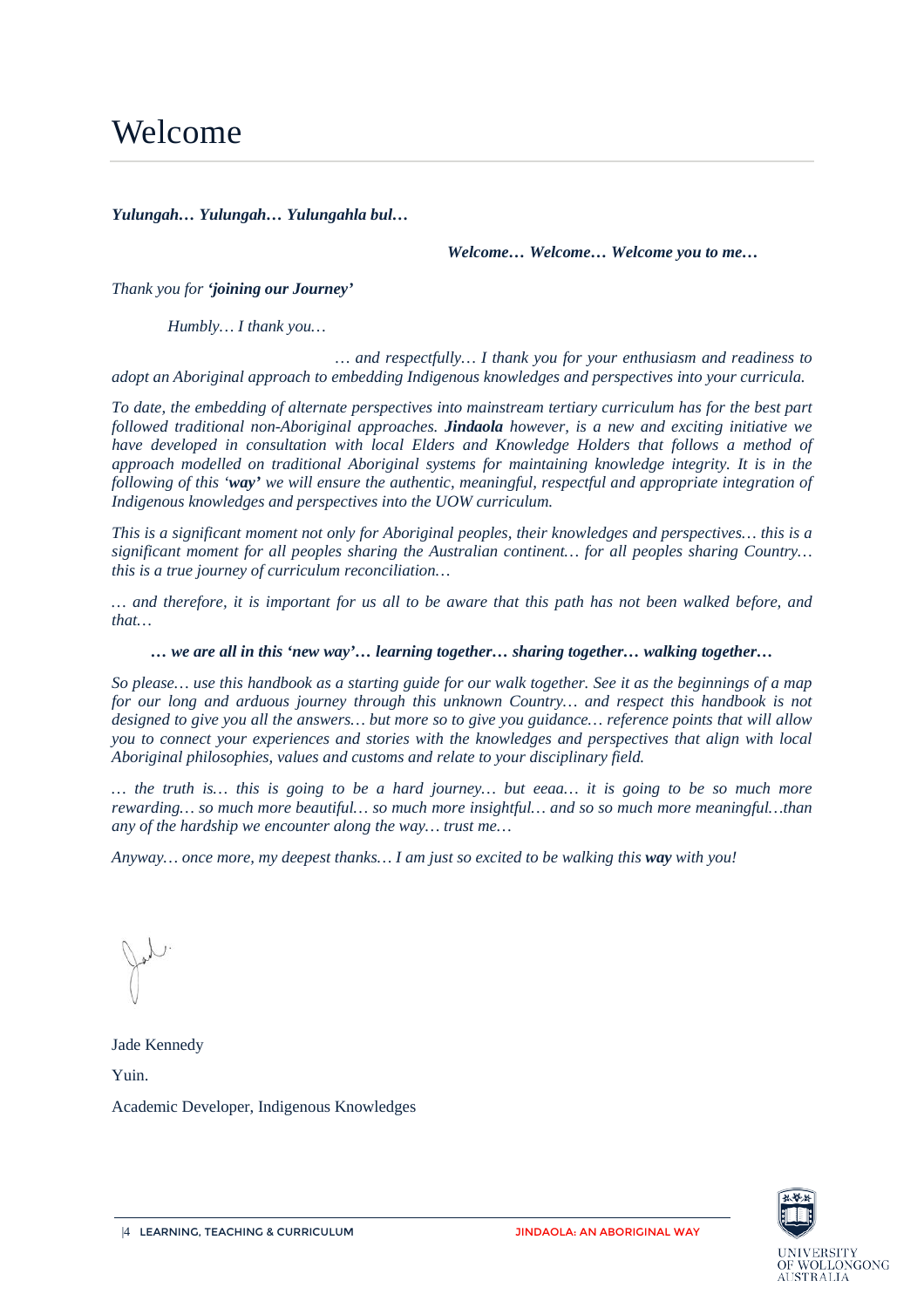# <span id="page-6-0"></span>Jindaola: An Aboriginal Way

A protector of many many knowledges, the goanna *Jindaola* [*Jinda-ole-la*] walks from place to place helping people know *'proper way'*. He speaks of protocol, the sacred and the special, and the appropriate practices we must perform to maintain the continuation of these…

*Jindaola* is unique to this place… unique to the shared places of the University of Wollongong and the Aboriginal communities its campuses rest upon… and where it is a grant program… and a way of approach… *Jindaola* is most importantly a *journey*…

… you see… *Jindaola* has left his tracks across this place for us to follow… long ago before we knew his tracks were even there…

#### **It is our time now… to walk these tracks and learn… together…** *proper way***…**

#### <span id="page-6-1"></span>**OVERVIEW**

The below symbolic diagram represents the path of *Jindaola* between local Aboriginal communities of knowledge and UOW communities' of knowledge:



*Drawing 1. Jindaola: An Aboriginal way of embedding knowledges & perspectives* 

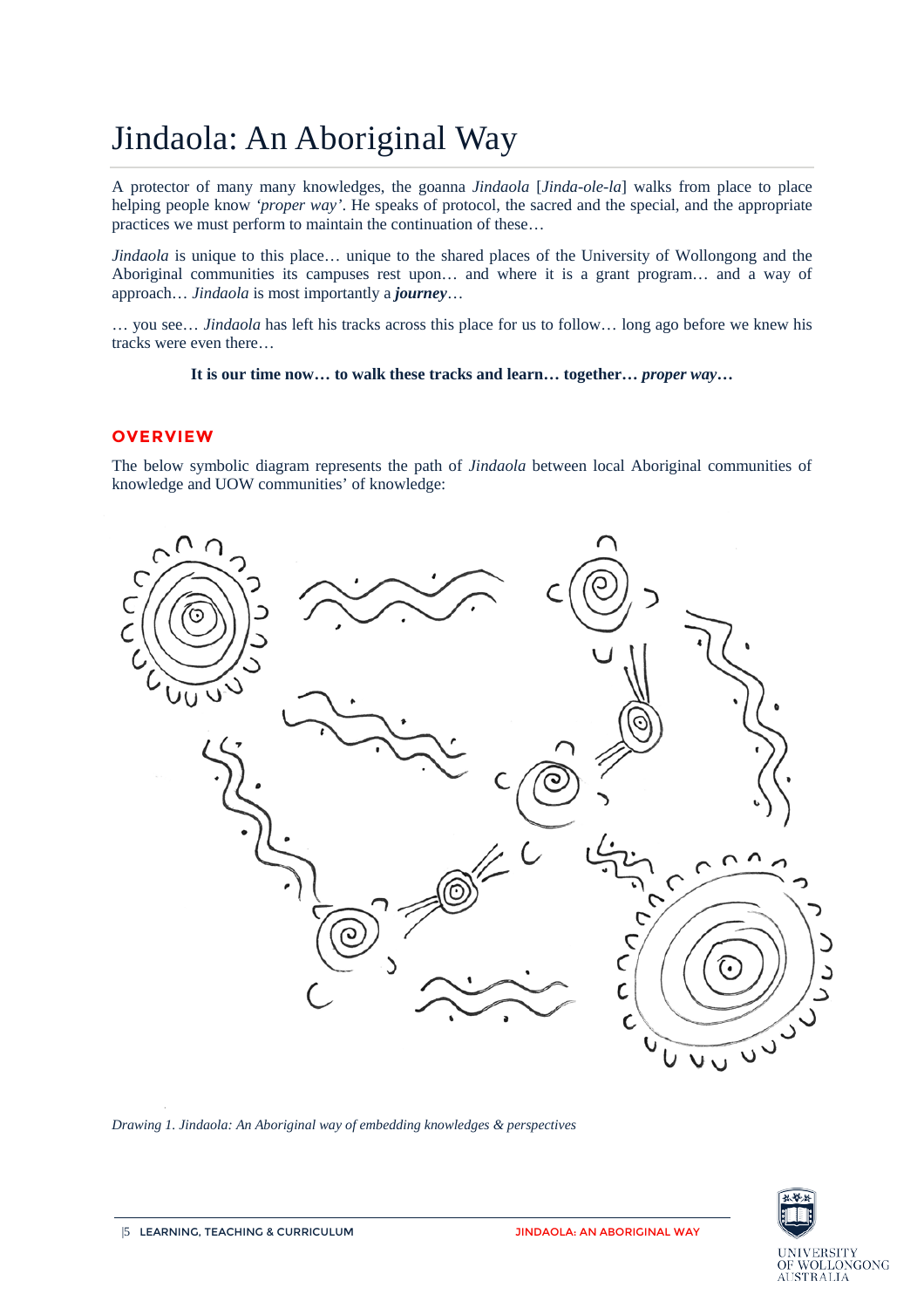In this *way*, *Jindaola* represents a philosophy of practice, based upon the principles of **respect**, **responsibility**, and **reciprocity**. These principles are consistent across all symbols and aspects of this *way*, however if we consider communities as an example, you will recognise:

- **Respect**: for the various communities (all peoples, Aboriginal and non-Aboriginal) with which you are working,
- **Responsibility:** as a commitment to the program and a commitment to the group, to share with each other, learn from each other and teach each other (to form a new, responsible community),
- **Reciprocity**: *'ngapartji ngapartji*' the act of giving and taking in this instance giving back to each other and the broader communities.

The ways of *Jindaola* underpin this grant program, carrying knowledge from place to place, informing the authentic embedding of Indigenous knowledges and perspectives into the curriculum at UOW. The symbolic diagram is a road map… a walking track… a guide… that is to be broken down and understood symbol by symbol to present an overall structural interpretation of an interconnected Aboriginal approach in this context.

### <span id="page-7-0"></span>**DETAILS**

Aboriginal peoples not having a written alphabet used symbols and iconography to visually share stories and information. The following are Yuin symbols - but not only, as they are understood and transferrable across many Aboriginal countries. In this way protocol can be consistently understood abroad and still be meaningful and particular to *Country*…

Each symbol within this diagram therefore informs us of the appropriate relationships and protocols we are required to undertake in following the ways of *Jindaola*…

$$
\sim
$$

These symbols are the tracks of *Jindaola*. The spots on the side are his footprints and the lines are the marks his tail leaves on the earth and in the sand as he travels. For Aboriginal people, *Jindaola* represents the carrying of knowledge from one place to another, with the markings he leaves behind representing knowledge tracks connecting groups and places.

The closed circular symbols are a *Bora* or a significant gathering place. Here there are strict protocols to retain the integrity of

*'proper way'*. Elders and Knowledge Holders will gather at a *Bora* to collectively make decisions in the best interest of community. There are *Big Bora* and *Little Bora*. A *Big Bora* represents a big gathering where important decisions are negotiated, where the outcomes will have an impact on the whole community.

> A *Little Bora* is a smaller gathering where important decisions are made, where outcomes will have an impact on a smaller proportion of the community.

> In the way of *Jindaola* there are two *Big Bora* (*Drawing 1*). One represents Aboriginal community, the other represents the University community. Each of these groups are collectives of Knowledge Holders in their own right and in their own contexts.

> The *Little Bora* represent the times and places where cross-faculty groups will come together to share knowledge collectively.



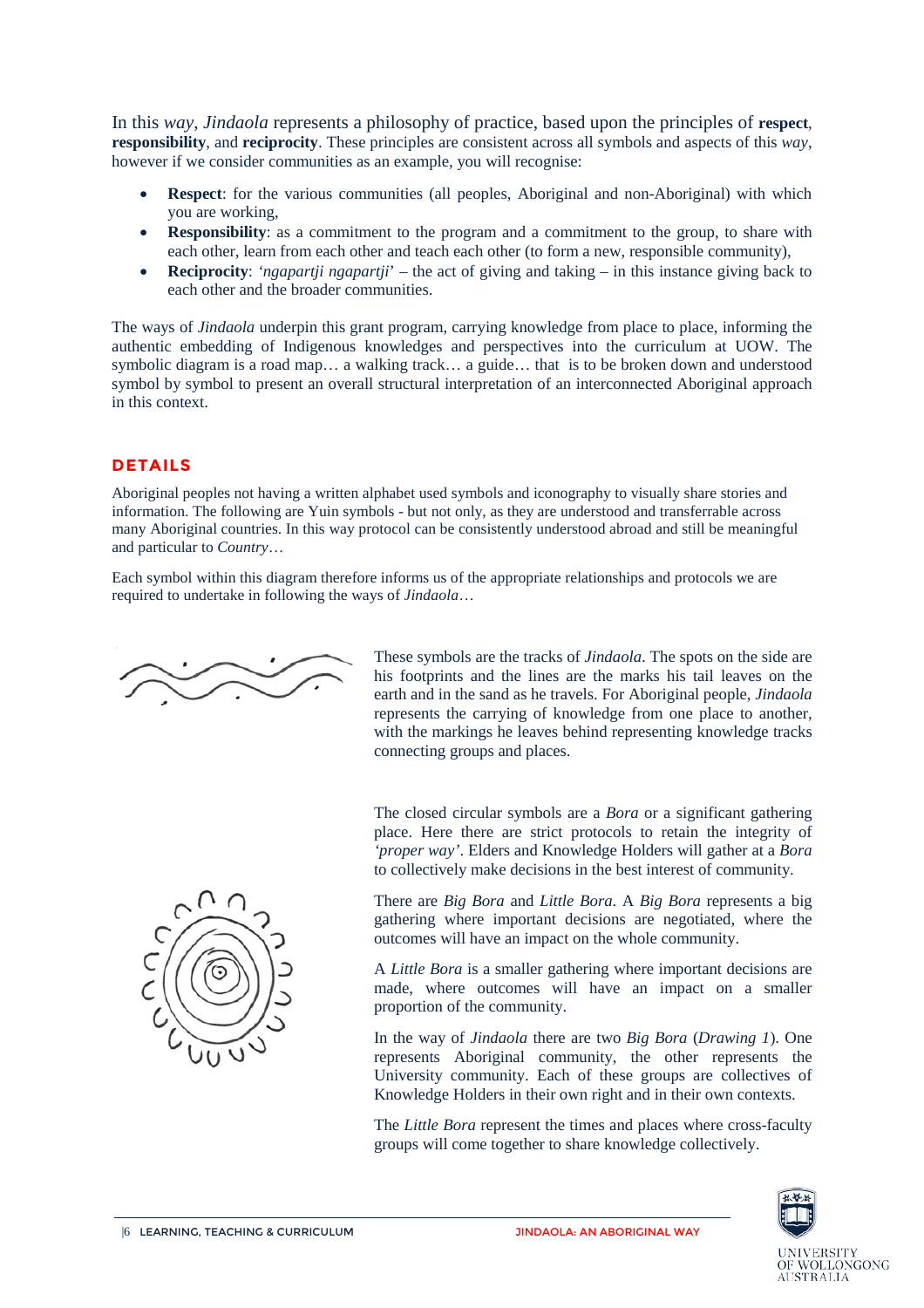

The open spiralling circles are camp fires around which people gather. Here, protocol is not as strict, as it is around the camp fire we sit and yarn, build new knowledge, grow, and develop ideas. The open spiralling circles in the symbolic diagram are representations of each of the faculty groups who are participating in this program.

It is within these camps that knowledge creation, development and protocol will emerge.

The semi-circles around the *Bora* and camp fires are *goonie* prints (bum prints). These represent people sitting, but also indicate that with sitting, there are strong protocols related to respect, responsibility and reciprocity.

These attributes in such environments are demonstrated through acts of deep listening and soft speaking, with no aggression or shouting. There is no leader. Each person sitting is an expert in their own context



The straight lines are the notion of travelling, or coming together. For *Jindaola*, the straight lines bring faculties together at *Little Bora* to collaborate around important knowledges and decisions.

*Jindaola* brings together knowledges and peoples from various faculties, LTC and local Aboriginal communities for the purpose of knowledge creation, learning development and sharing. In walking our journey this *way* together we are establishing the appropriate relationships for embedding authentic Aboriginal stories, experiences, knowledges and perspective into the curriculum at UOW in an *'Aboriginal way'…* in the '*old ways'* of *Jindaola*. In this way we are working towards reconciling the curriculum.

The interrelationships of these symbols are a traditional Aboriginal approach alive and practiced within Aboriginal communities in varying *ways* today. This method however, has had limited presence or practice at universities across the nation. When raising these concerns with Elders and Knowledge Holders during consultation, endorsement and encouragement to follow the *ways* of *Jindaola* was understood when there was shared agreement around one Uncles statement of *'why would you use any other way'…*

This reassurance is also given to us by *Jindaola* being a protector of many knowledges. Traveling between *Bora, camp fires,* gatherings and collaborations *Jindaola* requires particular spoken and unspoken protocols to maintain the integrity of his *Dreaming*. These practices for us are ingrained within the above interrelated symbolic diagram (*Drawing 1*), and are probably best understood as the **Formal** and **Informal** roles, responsibilities and obligations we all have within these defined relationships.



**AUSTRALIA** 

WOLLONGONG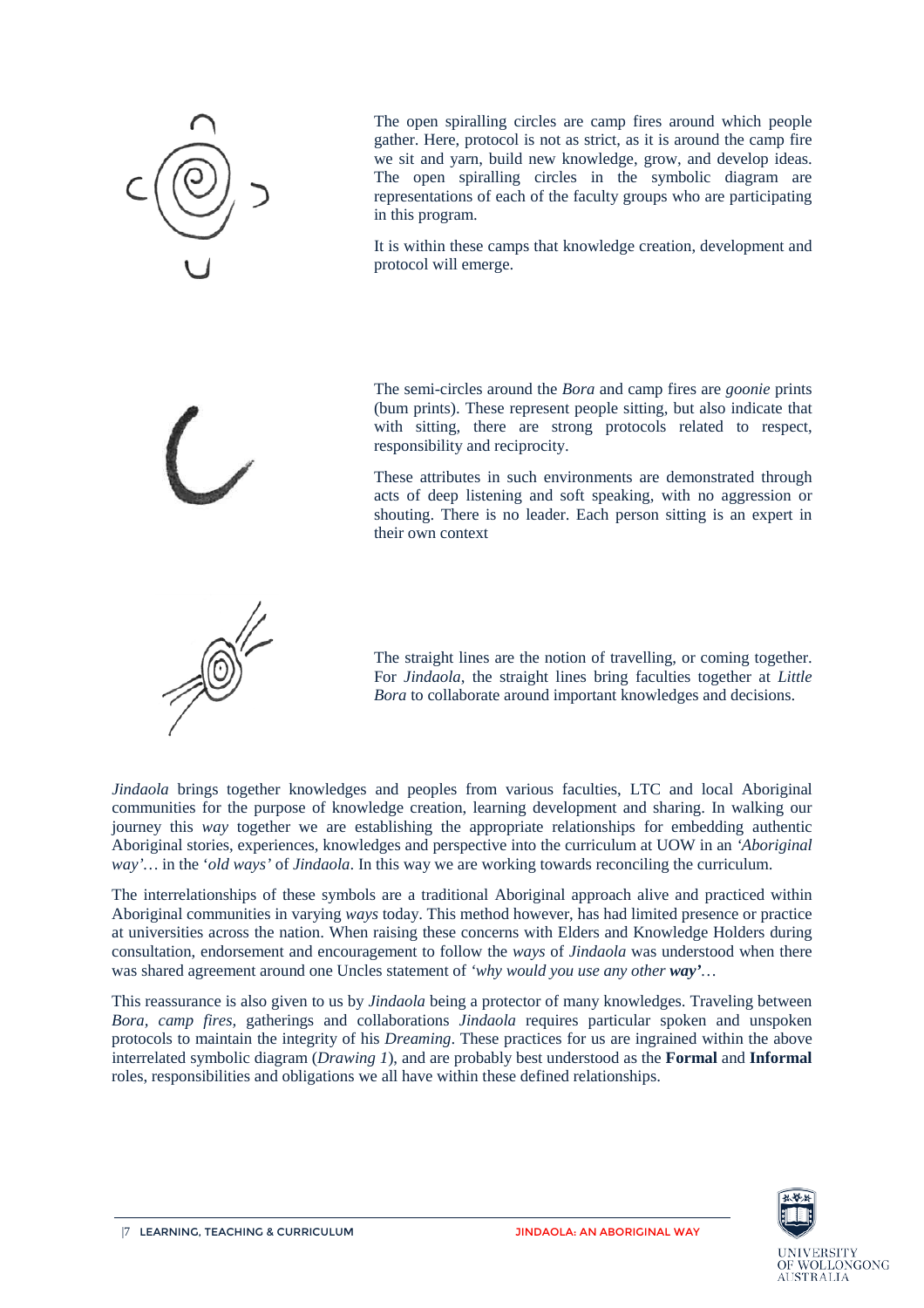#### <span id="page-9-0"></span>**THE FORMAL**

Aboriginal cultures pre-contact upheld disciplined customs in maintaining their symbiotic relationships with all things related to their ecological environment. This required ceremonies and gatherings, generally relating to the changing of seasons or the migrations of animals, birds or fish. These customs are still practiced, and have simply been adapted by Aboriginal peoples to accommodate their contemporary worlds. The significance of ceremony and gathering being core to cultural identity, and an ever present obligation within community, requires **regularity**, **routine** and **relevance**. Today one colloquial term used for such ceremony is '*business'*.

Walking this journey together in an *'Aboriginal way'* means many things, however in this formal space, it means stopping at significant times… at significant landmarks… and sitting together… sharing together… learning together… this is doing *'business'* within *Jindaola.*

Where this journey will have many and varied milestones for each faculty, person and place… this formal space within *Jindaola* will not be about milestones. It is a shared space... a space and place for *sharing*... a space for *collaboration* and *learning*… a space for us all to *practice*… not only *respect*, *responsibility*, and *reciprocity*… but also *regularity*, *routine* and *relevance*.

The below are the dates of our formal gatherings… our landmarks… our changes of season… our times to come together as a community of practice. These gatherings are significant and essential to the development of our community relationships, our personal relationships and our professional relationships… as you cannot embed Indigenous knowledges and perspectives authentically without relationships…

|                   | <b>GATHERING</b>            | <b>DATE</b>                     |
|-------------------|-----------------------------|---------------------------------|
| <b>WORKSHOP1</b>  | Joining the Journey         | 25 <sup>th</sup> February 2019  |
| <b>WORKSHOP 2</b> | Sharing your Landscape      | 29th April 2019                 |
| <b>WORKSHOP 3</b> | Sharing your Way            | 30 <sup>th</sup> September 2019 |
| <b>WORKSHOP4</b>  | Sharing your Walk           | $3rd$ February 2020             |
| <b>WORKSHOP 5</b> | <b>Sharing your Stories</b> | $12^{th}$ June 2020             |

**Workshops are all day gatherings**. It is encouraged that people place these in their diary in advance.

All workshop days will be held off campus and run within community places or on Country. Workshops are not restricted to those only listed as grant recipients, but open to those that are in closely related teams undertaking this walk with us. It is expected also that as we walk with *Jindaola* more community Elders and Knowledge Holders will be in attendance at these gatherings.

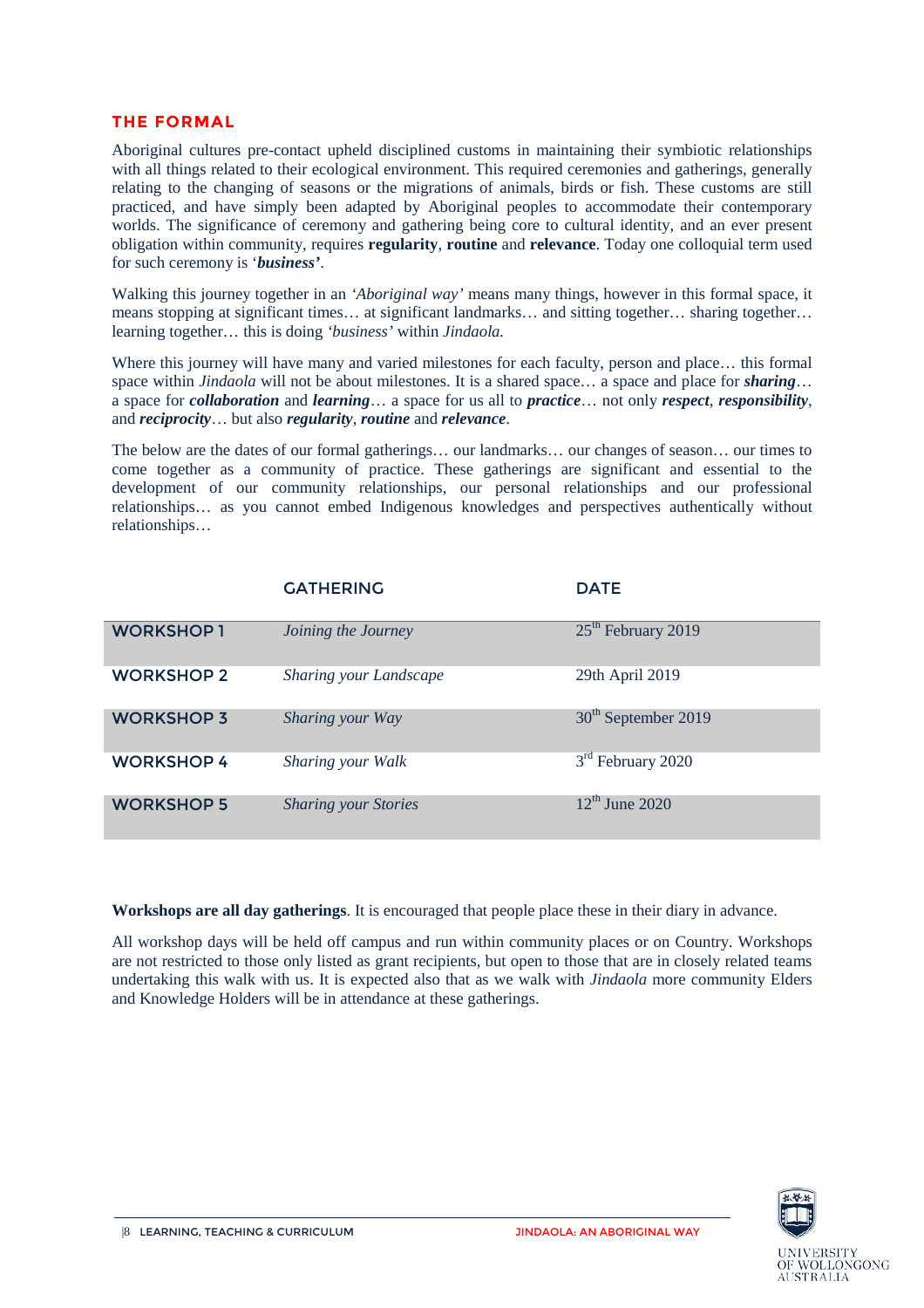#### <span id="page-10-0"></span>**THE INFORMAL**

Informal gatherings are the nuanced underpinnings of any culture…

Where professional networking is generally understood for professional development, and engaging with others around common interests while professionally networking is usually confined to working spaces… the acts of embedding Indigenous knowledges and perspectives requires community… where the professional and personal assume different relations.

The old people say '*humpy's have no doors',* and engaging in these changing sets of principles and practices will not only reinforce the *ways* of *Jindaola*, but also subtly develop our own appropriate nuances informally within the approach. Through the bringing together of our personal and professional lives and worlds, the Aboriginal unspoken will become like it is spoken… as too will the spoken become as the unspoken… and as we all begin to better understand each other more, over time, through stronger interpersonal professional relationships… the less we will need to speak.

The following are only a few examples of the Informal, and we just need to be aware that there are many unspoken traditions, behaviours and customs that will emerge and support us as we walk with *Jindaola*…

#### **INFORMAL GATHERINGS**

Informal gatherings can be spontaneous, or can be planned. They can have no agenda and simply be a yarn, or they can have an objective, an agenda and a set of outcomes. Their informal nature comes from sitting outside the *Bora* and the seasonal calendar for major significant gatherings. Participants are encouraged to arrange informal gatherings, within and beyond faculty groups as desired.

#### **YARNING CIRCLES**

Yarning circles are literally that… yarning in a circle. There are some basic protocols yarning circles have, but these are opportunities to listen and reflect on your sharing in the context of others. These are great practice for sitting at the *Big Bora…* or any *Bora*… as they foster deep listening and sharing, respect, responsibility and reciprocity. These can be arranged by LTC to address a need as it arises between groups. For example, groups may indicate a desire to work on a specific area, perhaps virtual reality. LTC can call a yarning circle inviting experts and community to contribute furthering our understanding and application in an informed way.

#### **ATTENDING EVENTS**

Attending events together, be they for example an Aboriginal NAIDOC event or a seminar on string theory, it doesn't really matter what the event, it is that they allow the act of engaging in a space external from the everyday activities of the team. This develops stronger links through shared experience, and shared engagement around alternate knowledges.

#### **COFFEE… LUNCH… DRINKS…**

Such activities edify the Informal and therefore build on a variety of interactions and associations that influence positive relationships with knowledge and place. Food and drink not only help people think, they also help people relate on levels outside of the Formal, increasing multi-layered connections along the *way*.

#### **Creating opportunities to engage in the Informal is all our responsibility**.

<span id="page-10-1"></span>Inter-disciplinary informal gatherings, cross-faculty yarning circles, LTC–faculty seminars or event attendance can be initiated by any individual walking with *Jindaola*. Within Aboriginal communities all are required to have a role, and informal cultural protocols are significant responsibilities and obligations we have to each other in these non-routined spaces.



**AUSTRALIA** 

WOLLONGONG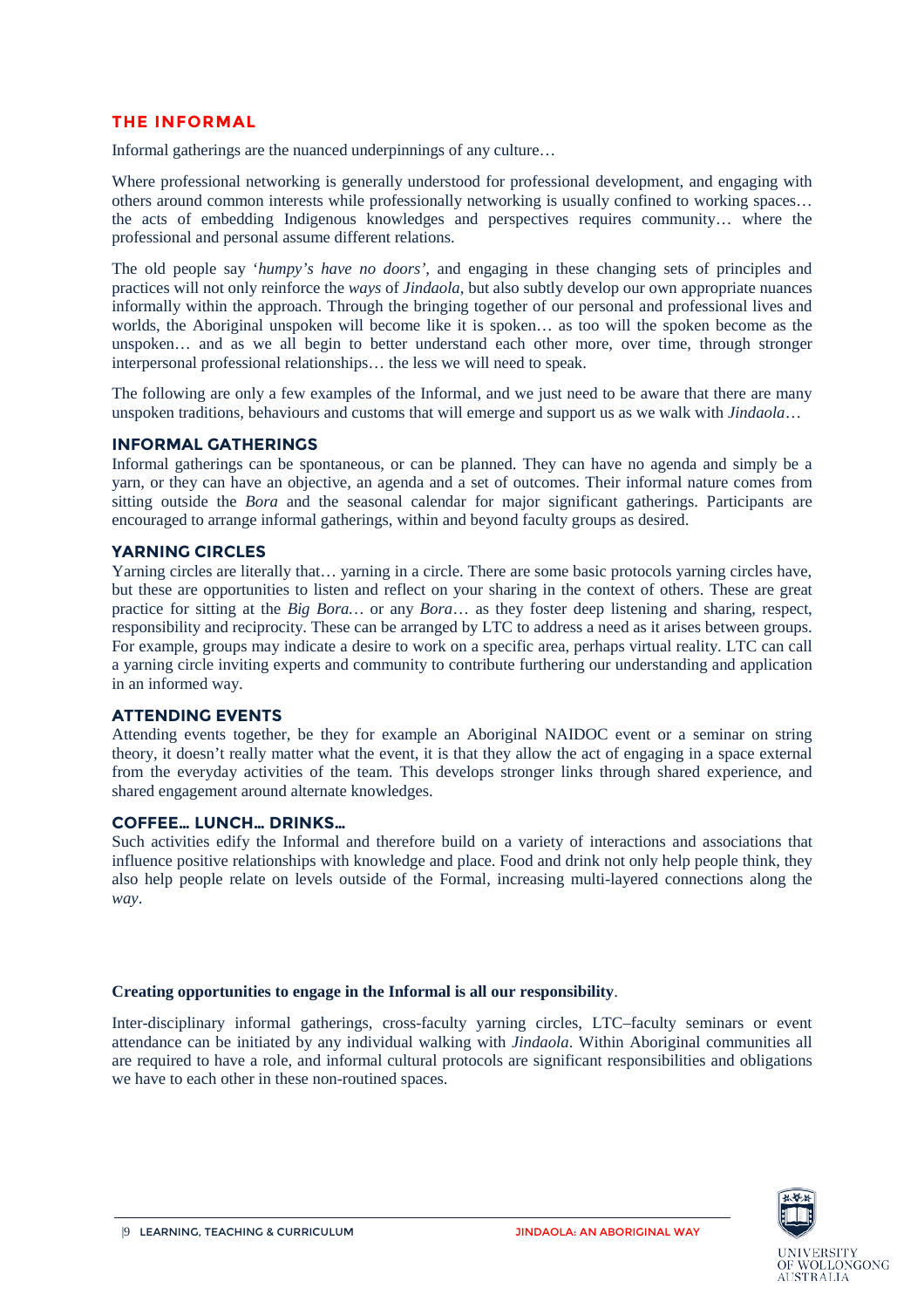# Support

#### It's in the *way*…

*Jindaola* provides a myriad of supports through its protocoled relationships. The beauty of this system is that in adhering to these protocols through relationships of **respect, responsibility** and **reciprocity** we in turn give integrity to *'ngapartji ngapartji*'.

It's holistic… It's cyclical… it's seasonal… it's give and take…

Remembering, where *Jindaola* is a grant program… it is also an '*Aboriginal way'*…

Its family… its mob… its community… it's *'ngapartji ngapartji'*

The following communal online space, for discussions, and a framework for aligning projects culturally and authentically have been incorporated to support, involve and inspire genuine collaboration along the *way…*

#### <span id="page-11-0"></span>**THE ONLINE SPACE**

A key responsibility of each person walking with *Jindaola* is respect for '*business'…*and in this instance that means the maintaining of **regularity**¸ **routine**, and **relevance** around contact and communication. Aboriginal communities are still practicing *'old way'* such as sharing time in daily activity together yarning work and non-work related things interchangeably. Appreciating our '*new times*', and the university environment that brings us together initially, we are encouraging *'old ways in new times'*… and expecting that people engage with *regularity, routine* and *relevance* in a communal online sharing space.

The image below is the Moodle site that sits with *Jindaola*. It has faculty specific spaces and a communal space for sharing. It is a space for sharing resources, literature and contemporary case studies relating to any Aboriginal affairs. It is a space to write collaboratively, ask questions and yarn work and non-work related things interchangeably.



*Image. Jindaola Communal Online Sharing Space*

#### **Within the Moodle dashboard search** *Jindaola* **and enrol yourself in the forum.**

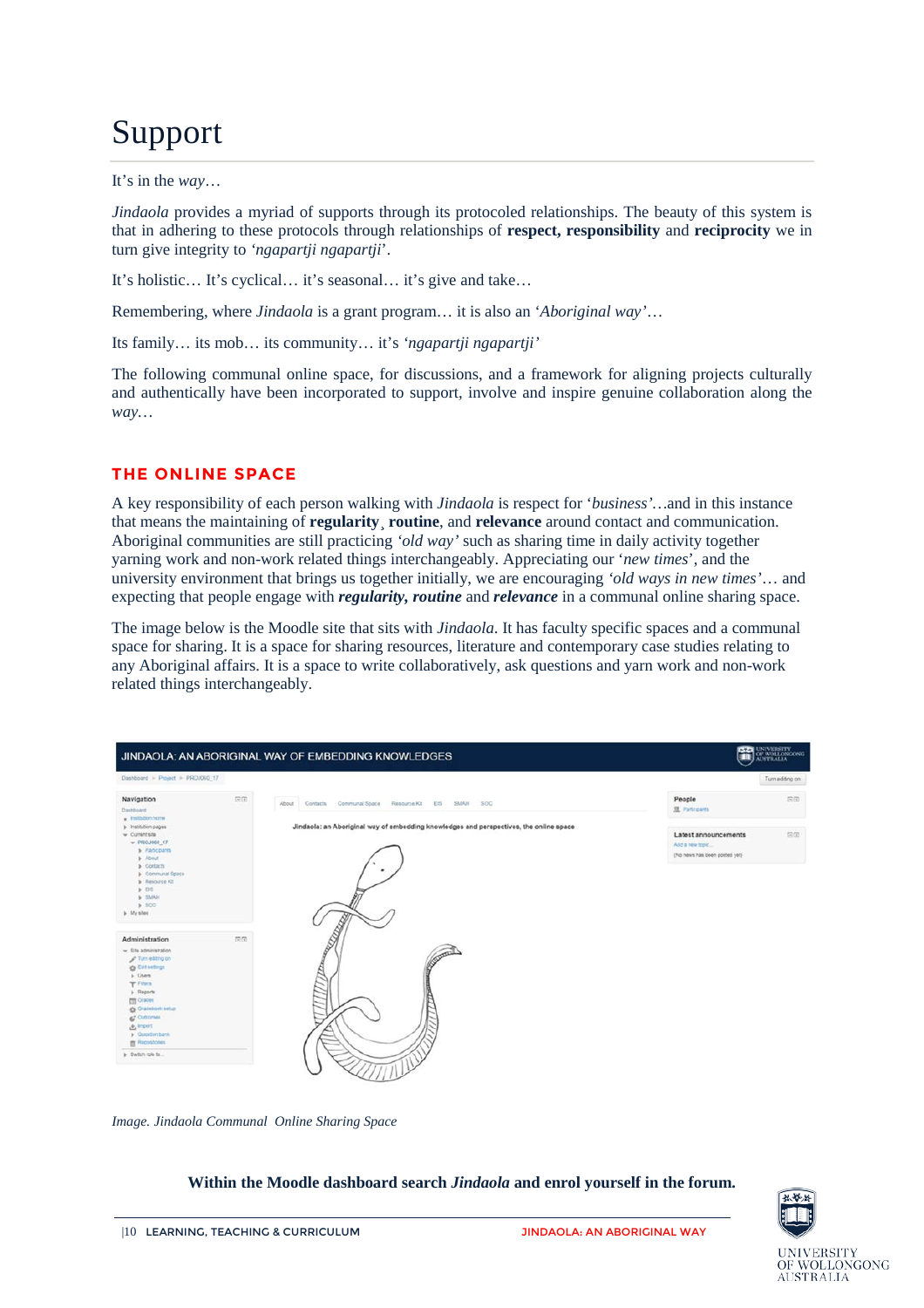It is expected that online conversation will lead to the realisation of common needs and goals between different faculties, project teams and discipline areas, as is the *way* when community speak. It is from these conversations and instances that informal gatherings are instigated and at times formal gatherings to discuss, consult and respond to community needs or aspirations. It is anticipated that these '*old ways in new times*' will allow us through *Jindaola* and the *business* conducted within the online space will lead to the same significant and important gatherings.

#### **Staff are asked to create a profile and contribute to the forum before the next Formal gathering '***Sharing your Landscape'* **on the 20th April 2018 as part of a commitment to** *Jindaola.*

#### <span id="page-12-0"></span>**CULTURAL ALIGNMENT**

Maintaing ones **respect**, **responsibility** and **reciprosity** throughout this process can at times become overwhelming, especially when embedding oneself into such a diverse complex environment as Indigenous knowledges and perspectives. Cultural alignment, grounded in Aboriginal philosophies, values and customs will underpin our journey as we explore these interrelationships together.



*Drawing 2. Cultural alignment framework*

Connecting with the above framework while walking with *Jindaola* will support our journey and pursuits towards:

- Upholding the respect and integrity of the knowledges and perspectives relevant to disciplinary areas being integrated,
- Facilitating genuine two-way relationships around appropriate knowledges and perspectives with the appropriate Elders and Knowledge Holders, and
- Cultivating the authentic Acknowledgement of Country through the embedding of appropriate Indigenous knowledges and perspectives into the curriculum.

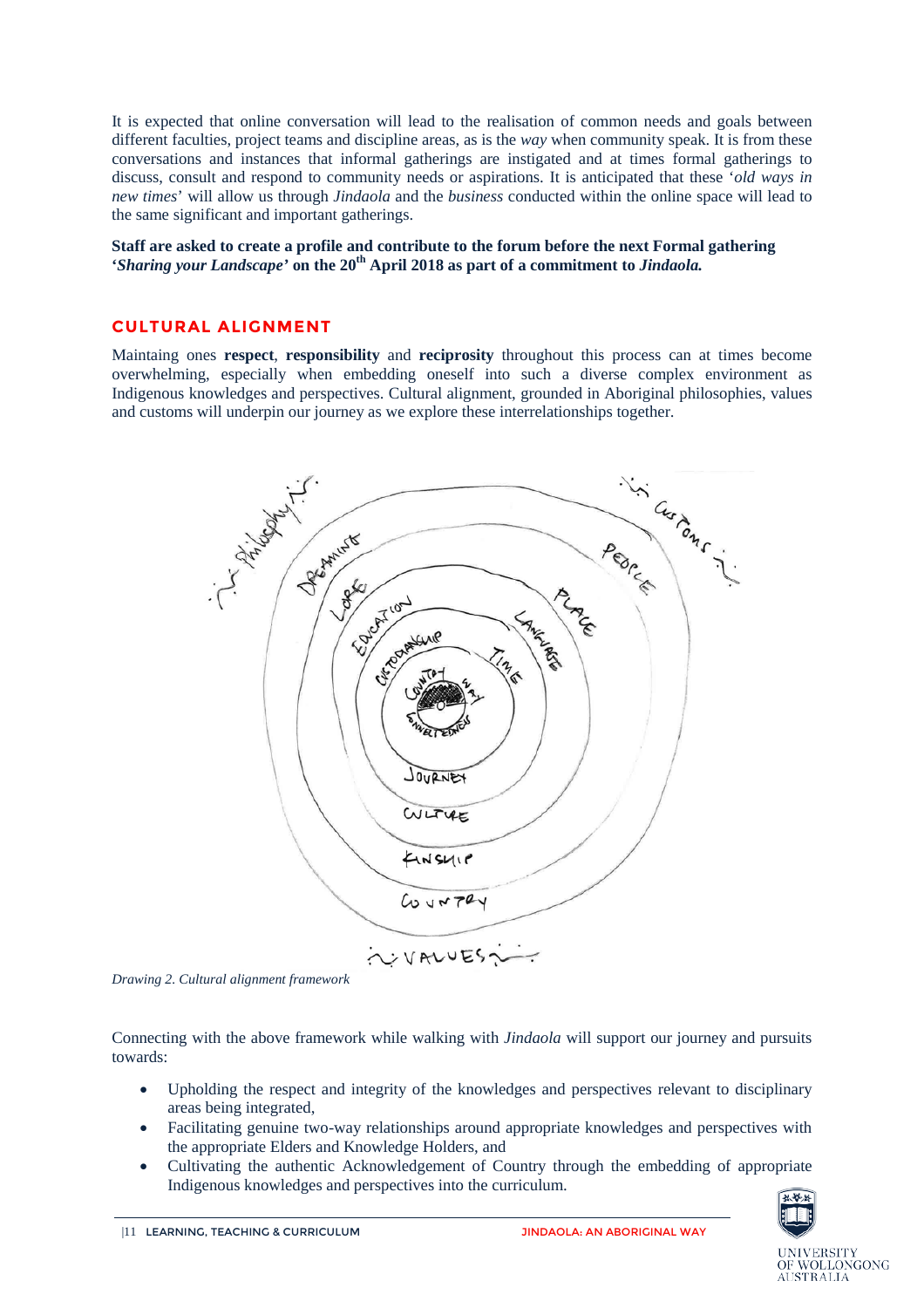### <span id="page-13-0"></span>Resources

The majority of resources will sit within '**Resources'** tab in the communal online space for all to access. Key links, articles, case studies, readings, videos… whatever it is we find… we share… this is *Jindaola…* 

It is also important to consider that the artefacts we create along the *way* are resources too… and that these are not only restricted to the things we can touch, see and feel… there are many many intangible artefacts that can and will be made from us walking together… talking together.. sharing together…

### <span id="page-13-1"></span>**TERMINOLOGY**

Some terms used within this handbook have an Aboriginal English meaning that differs slightly at times from the general uses of the words by non-Aboriginal people. As we walk… and as we talk… these words will become part of our shared spoken and unspoke vocabulary… for now though… below are some initial interpretations of their meanings…

| <b>COMMUNITY</b>                           | An interconnected set of families and peoples who share story, history,<br>traditions, resources, identity, and aspirations with each other to have a<br>communal sense of who they are.                               |
|--------------------------------------------|------------------------------------------------------------------------------------------------------------------------------------------------------------------------------------------------------------------------|
| <b>COUNTRY</b>                             | Country is all living things. It is people, plants and animals. It embraces the<br>seasons, stories and spirituality. Country is both belongingness and a way<br>of being.                                             |
| <b>CURRICULUM</b><br><b>RECONCILIATION</b> | The bringing together of Aboriginal and non-Aboriginal knowledges and<br>perspectives to privilege and Acknowledge Country while imparting<br>respect, responsibility and reciprocity through the learning experience. |
| <b>DREAMING</b>                            | The Dreaming can be seen as an embodiment of Aboriginal creation that<br>gives meaning to everything.                                                                                                                  |
| <b>ELDER</b>                               | Recognised person of age for their knowledge, wisdom and contribution to<br>community. They are accepted spokespersons and representatives for<br>community.                                                           |
| <b>JINDAOLA</b>                            | Dharawal word for Rosenberg's Goanna                                                                                                                                                                                   |
| <b>KNOWLEDGE HOLDER</b>                    | Recognised custodian of traditional knowledge                                                                                                                                                                          |
| <b>PROTOCOL</b>                            | Cultural, ethical principles that guide our behaviours in certain situations                                                                                                                                           |
| <b>WAY</b>                                 | Is not going to be described in words here this one is yours to share<br>experience and articulate together                                                                                                            |
| <b>YUIN</b>                                | The Country/Nation that runs between the Hawksbury River in the north,<br>Mallacoota entrance in the south, the escarpments and Snowy Mountains in<br>the west, and the Pacific Ocean in the east.                     |
| <b>YULUNGAH</b>                            | Dharawal word for Welcome                                                                                                                                                                                              |

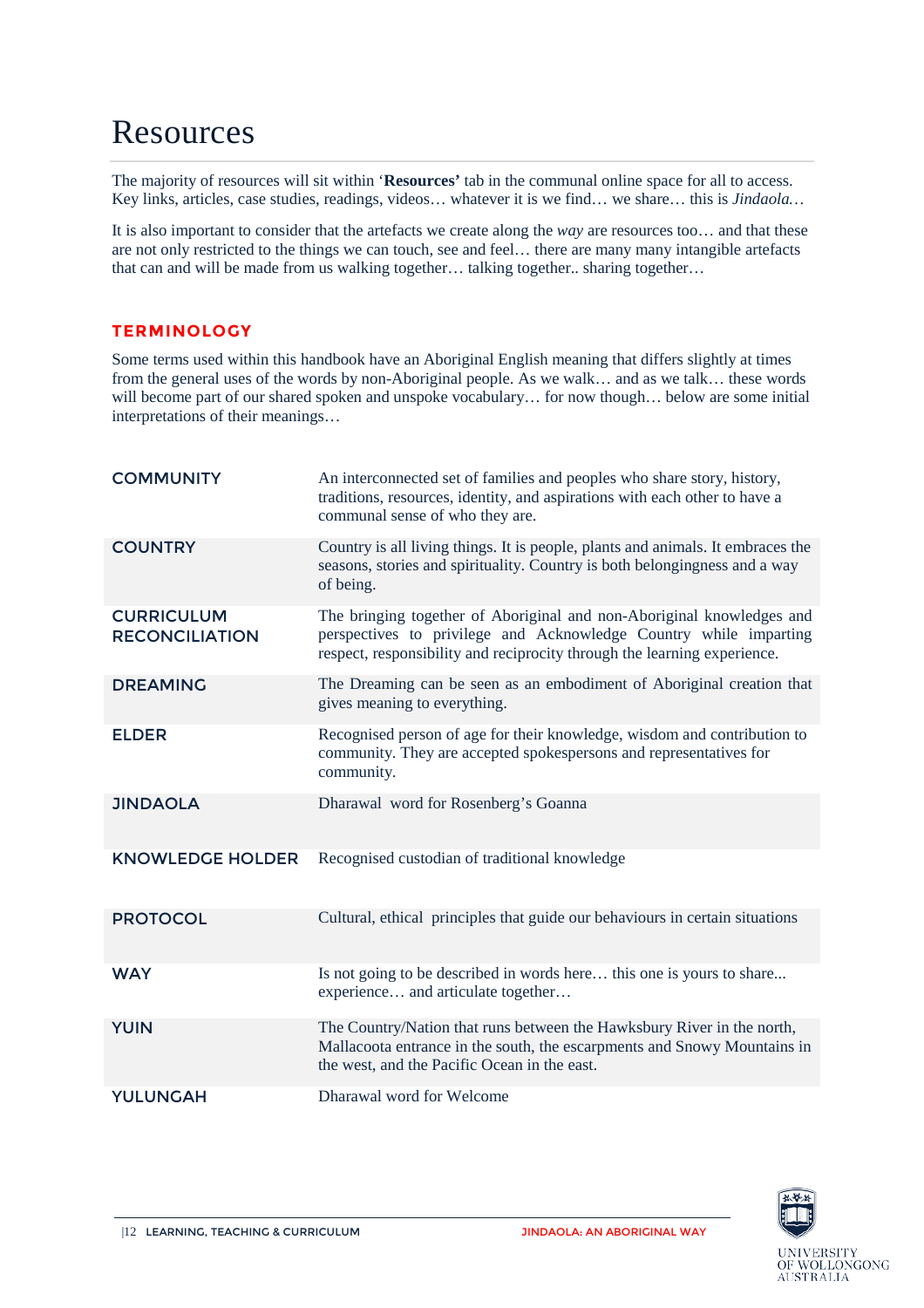Respecting UOW's Australian campuses are at Wollongong, Shoalhaven, Batemans Bay, Bega, Moss Vale, Loftus and Liverpool – the term Aboriginal is used throughout this handbook without the usual attached reference to Torres Strait Islanders. This is not in any way meant as a sign of disrespect, or exclusion. The term Aboriginal has been used in singularity as it is explicit in its reference and relevance to mainland Aboriginal peoples of the South East of Australia, in particular the Yuin.











0

 $\mathbf C$ 

ິ

 $\circ$ 

 $\circ$ 

Ο

*Drawing 3. Story of the Seven Sisters, an interconnecting Dreaming throughout mainland Australia*